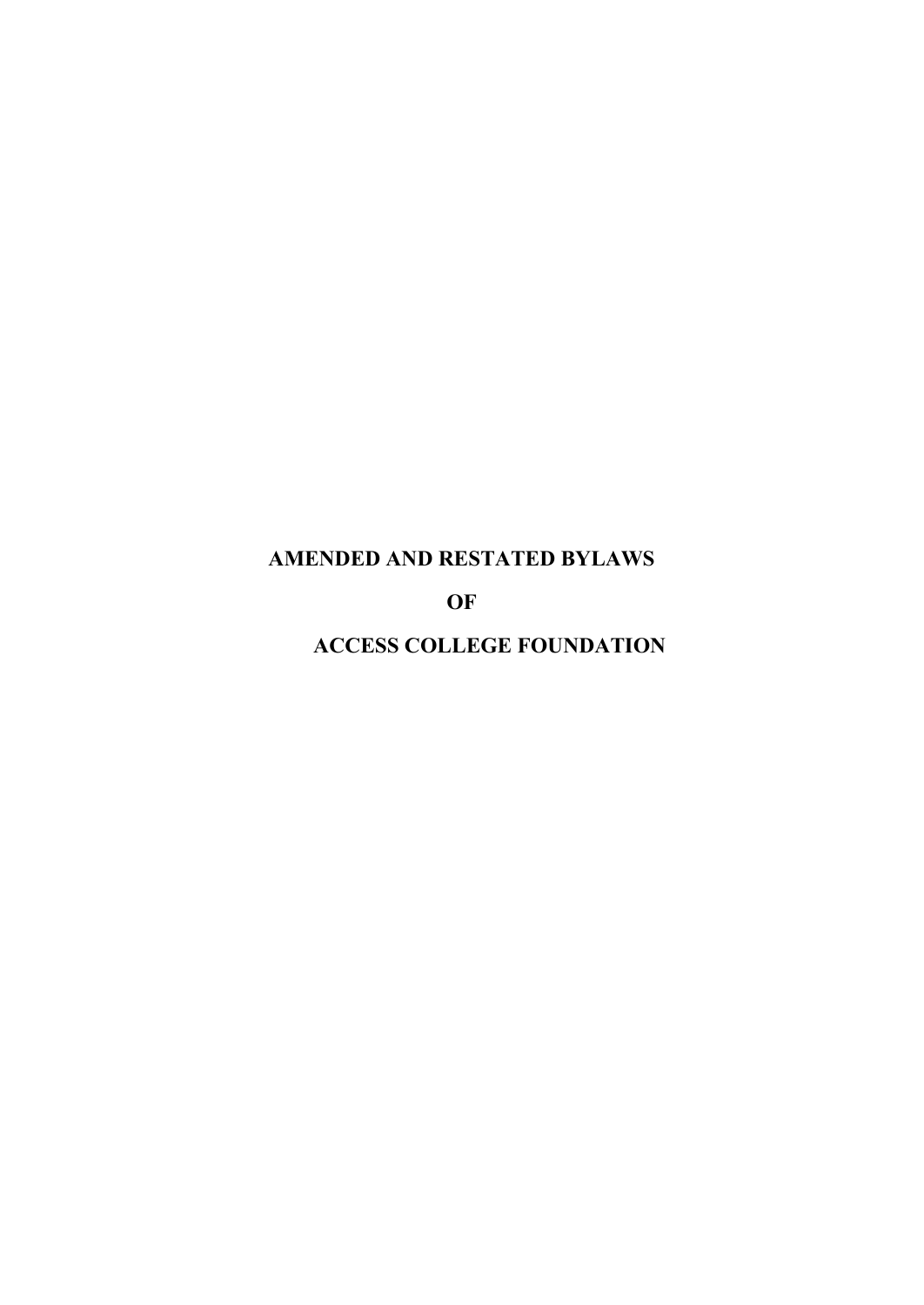| Section 1. |  |  |  |
|------------|--|--|--|
| Section 2. |  |  |  |
| Section 3. |  |  |  |
| Section 4. |  |  |  |
| Section 5. |  |  |  |
| Section 6. |  |  |  |
| Section 7. |  |  |  |
| Section 8. |  |  |  |
| Section 9. |  |  |  |
|            |  |  |  |
| Section 1. |  |  |  |
| Section 2. |  |  |  |
| Section 3. |  |  |  |
| Section 4. |  |  |  |
| Section 5. |  |  |  |
| Section 6. |  |  |  |
| Section 7. |  |  |  |
| Section 8. |  |  |  |
| Section 9. |  |  |  |
|            |  |  |  |
|            |  |  |  |
|            |  |  |  |
|            |  |  |  |
| Section 1. |  |  |  |
| Section 2. |  |  |  |
| Section 3. |  |  |  |
| Section 4. |  |  |  |
| Section 5. |  |  |  |
| Section 6. |  |  |  |
| Section 7. |  |  |  |
| Section 8. |  |  |  |
| Section 9. |  |  |  |
|            |  |  |  |
|            |  |  |  |
|            |  |  |  |
|            |  |  |  |

## TABLE OF CONTENTS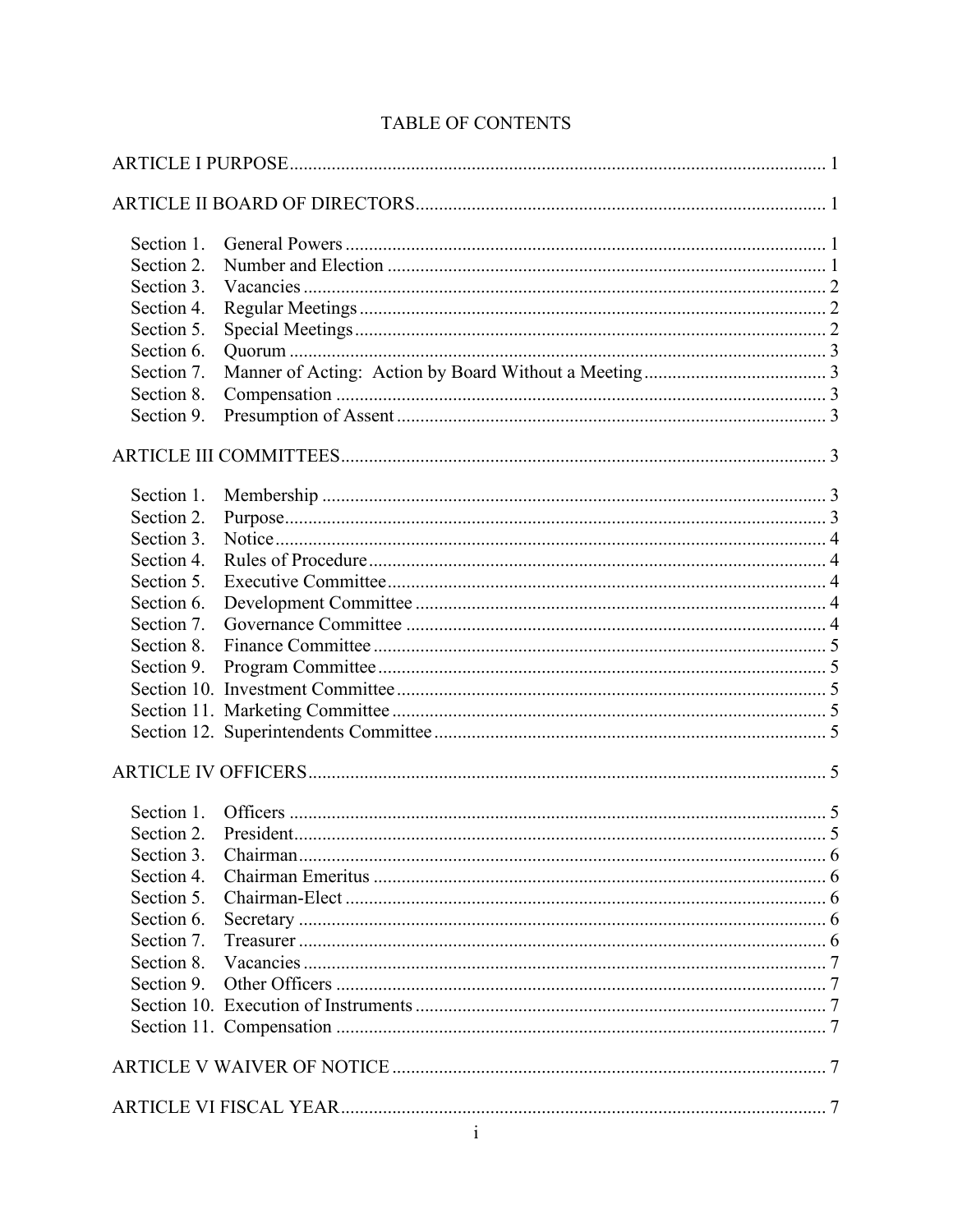| Section 5. |  |
|------------|--|
|            |  |
|            |  |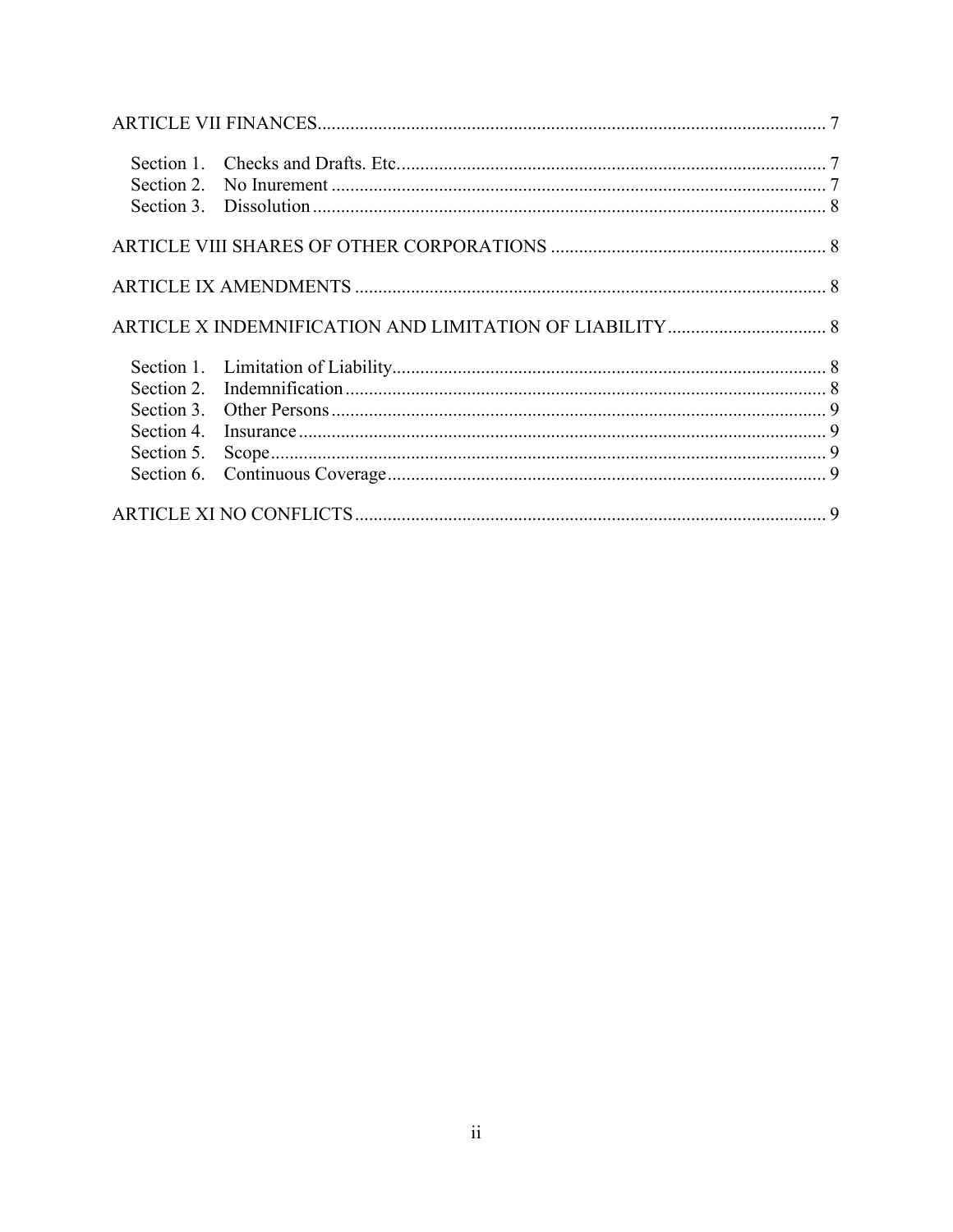#### AMENDED AND RESTATED BYLAWS

#### OF

#### ACCESS COLLEGE FOUNDATION

## ARTICLE I PURPOSE

<span id="page-3-1"></span><span id="page-3-0"></span>The Access College Foundation (the "Corporation") is organized exclusively for charitable, religious, educational, literary and scientific purposes. The Corporation shall have the power to conduct all lawful affairs not required to be specifically stated in the Articles of Incorporation for which nonstock corporations may be incorporated under Chapter Ten of Title 13.1 of the Code of Virginia, 1950, as amended (the "Virginia Code"); provided, however, that the Corporation shall at all times be operated exclusively for charitable, religious, educational, literary and scientific purposes.

## ARTICLE II BOARD OF DIRECTORS

<span id="page-3-3"></span><span id="page-3-2"></span>Section 1. General Powers. The business and affairs of the Corporation shall be managed under the direction of its Board of Directors.

Section 2. Number and Election.

(a) All members of the Board of Directors shall be elected by a majority of the Board of Directors, as provided below, except for one director (the "Superintendent Director") who shall be elected from time to time by the Superintendent's Committee (as hereinafter defined).

(b) The number of members of the Board of Directors shall be equal to the number of persons whom the Board shall have elected to be directors from time to time, plus the Superintendent Director, which in total shall be no fewer than five (5) directors nor more than forty (40) directors, excluding Honorary directors.

(c) Members of the Board of Directors shall be further classified as follows: (i) Emeritus Directors shall consist only of those persons who, as determined by the Board of Directors, (1) have made an extraordinary contribution to the Corporation, and (2) are community leaders whose name shall lend positive, influential legitimacy and credence to the Corporation and its mission; (ii) Honorary Directors shall consist of each Chairman of the School Boards of the School Districts served by the Corporation and each Superintendent of the School Districts served by the Corporation; and (iii) all other members of the Board of Directors shall be "At-Large Directors". The At-Large Directors, Emeritus Directors and the Superintendent Director shall all have full voting rights and privileges. Honorary Directors shall have no voting rights or privileges. All directors shall be eligible for committee participation.

(d) The At-Large Directors and Emeritus Directors shall be divided into three (3) classes as nearly equal in number as possible, and the Board of Directors shall assign each director to a class. One class of At-Large directors shall be elected by ballot by the Board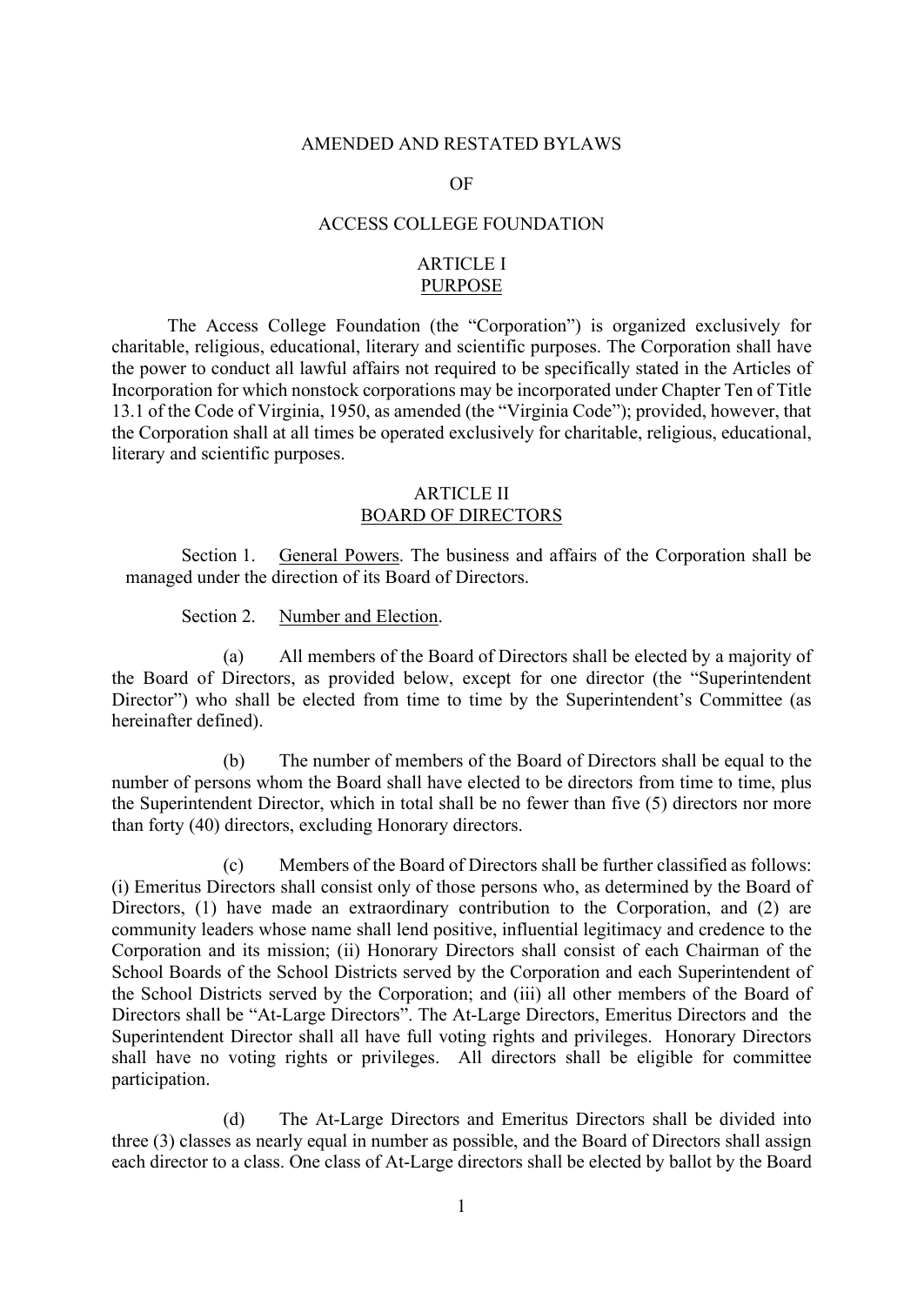of Directors annually, with such elections taking place at the regular May meeting of the Board of Directors, so that approximately one-third of all of At-Large Directors stand for election each year. Subject to the other terms and provisions of these Bylaws (including, without limitation, Section 2(e) below), the members of each class shall be elected for a term of three (3) years and until their successors are duly elected and qualify, provided, however, that the term of a director may be one (1) year or two (2) years, as the case may be, depending on the class to which such director is assigned by the Board. If a vacancy occurs prior to the expiration of the term of any At-Large Director, the successor director (if appointed in accordance with the terms of these Bylaws) shall serve for the balance of the predecessor director's term. Emeritus Directors may be elected from time to time by the Board of Directors and shall serve until their resignation, inability to serve as a director, removal or death.

Except for (i) Honorary Directors, whose term shall automatically expire contemporaneously with the termination or expiration of such director's term as Chairman of the applicable School Board or Superintendent of the applicable School District, as the case may be, and (ii) Emeritus Directors, if any, who shall not be subject to any term limit, no member of the Board of Directors shall be eligible to serve for more than nine (9) consecutive years. Any year or partial year of service as an elected officer of the Corporation shall not be included in the determination of length of service of a director for purposes of this maximum limitation on terms. After serving nine (9) consecutive years, a director shall be eligible for reelection to the Board of Directors after a period of one year has elapsed since the expiration of such director's last term.

<span id="page-4-1"></span><span id="page-4-0"></span>Section 3. Vacancies. Whenever a vacancy occurs on the Board of Directors for any reason whatsoever, such vacancy may be filled by the affirmative vote of the remaining directors as prescribed in these Bylaws at any meeting of directors at which a quorum is present. During the time that any vacancy remains unfilled, the remaining members of the Board of Directors shall be deemed to constitute the full Board and shall be empowered to act as such.

<span id="page-4-2"></span>Section 4. Regular Meetings. Regular meetings of the Board of Directors shall be held in September, November, January, March and May of each fiscal year of the Corporation, or at such other times as shall be specified by the Board of Directors by resolution. Such regular meetings and annual meeting may be held without notice of time, place and purpose thereof.

Section 5. Special Meetings. Special meetings of the Board of Directors may be called by or at the request of the Chairman of the Corporation or any two (2) directors. Notice of the time and place of each special meeting shall be given orally or in writing to each At-Large Director, Emeritus Director and the Superintendent Director. Such notice, if given in person, by private carrier, telephone (including an answering machine or voice mail), or facsimile transmission, must be received at least twenty-four (24) hours prior to such meeting, and, if given by mail, must be mailed postpaid and correctly addressed and postmarked at least six (6) days prior to such meeting; provided that if the notice is sent by registered or certified mail, the notice is sufficient if the receipt is signed by or on behalf of the addressee at least twenty-four hours (24) prior to such meeting. Any director may waive notice of any meeting, and attendance at or participation in any meeting shall constitute a waiver of notice of such meeting unless the director objects at the beginning of the meeting, or promptly upon his arrival, to holding it or transacting business at the meeting and does not thereafter vote for or assent to action taken at the meeting.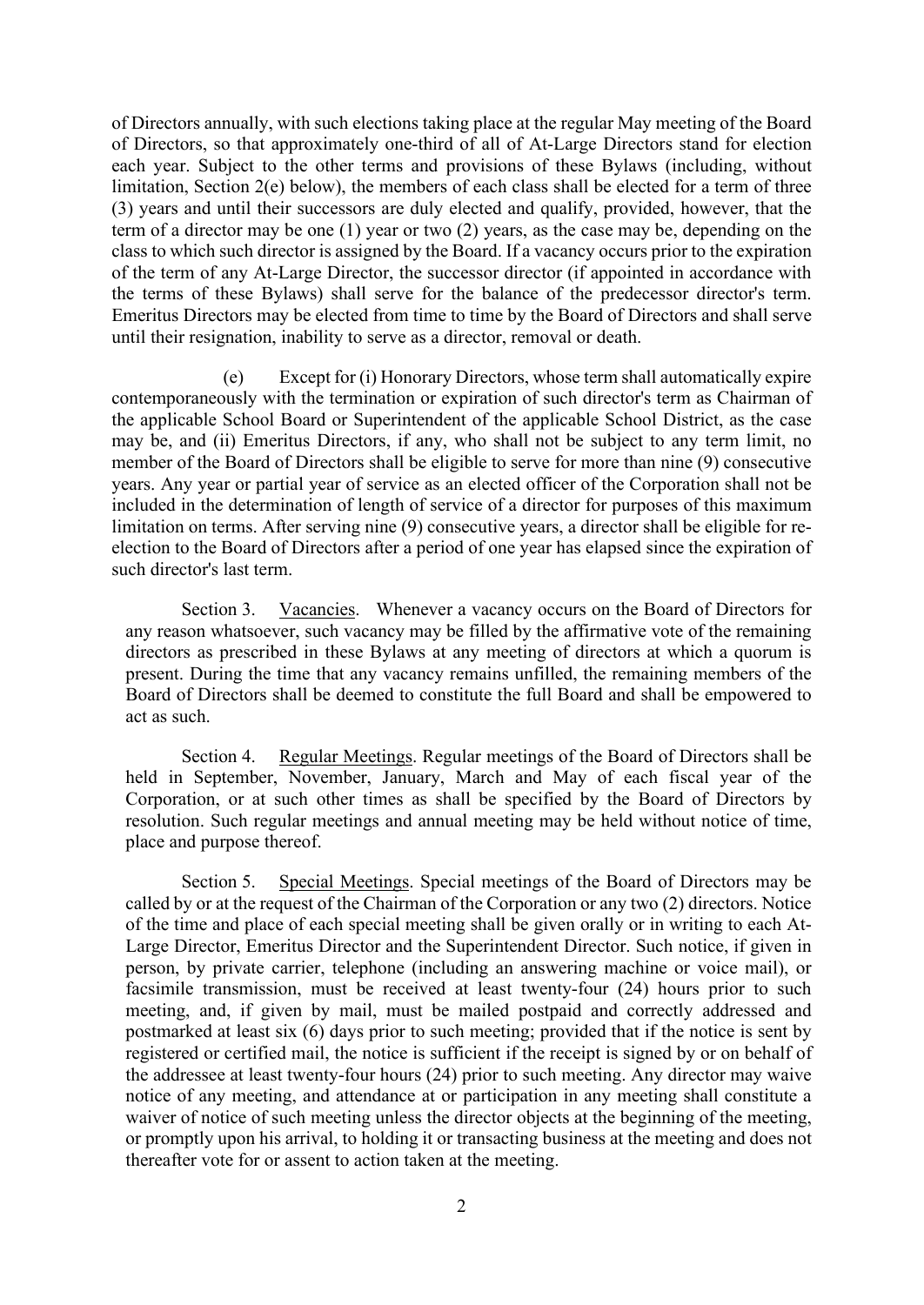<span id="page-5-1"></span><span id="page-5-0"></span>Section 6. Quorum. One-third of the number of directors of the Corporation, other than Honorary directors, who are in office immediately prior to the time a meeting begins shall constitute a quorum for the transaction of business at any meeting of the Board. If a quorum is not present, a majority of those in attendance may adjourn the meeting from time to time until a quorum is obtained.

Section 7. Manner of Acting: Action by Board Without a Meeting. as otherwise required by these Bylaws, the act of the majority of the total of the At-large directors, the Emeritus directors and the Superintendent Director present at a meeting at which a quorum is present shall be the act of the Board of Directors. Members of the Board of Directors shall, except as otherwise provided by law or these Bylaws, have the power to participate in the meeting of the Board of Directors by means of a conference telephone or other communications equipment by means of which all persons participating in the meeting can hear each other, and such participation shall constitute presence in person at the meeting. Any action required to be taken at a meeting of directors, or any action which may be taken at a meeting of directors, may be taken without a meeting if a consent in writing, setting forth the action so taken (and, if signed at a time other than at the time such action is to be effective, the consent states the dates on which each director signed) shall be signed before or after such action by all of the directors. Such written consent shall have the same force and effect as a unanimous vote.

<span id="page-5-3"></span><span id="page-5-2"></span>Section 8. Compensation. Directors shall not receive compensation for the performance of their duties as members of the Board of Directors but shall be entitled to reimbursement for reasonable expenses incurred in connection with the performance of such duties.

<span id="page-5-4"></span>Section 9. Presumption of Assent. A director of the Corporation who is present at a meeting of the Board of Directors when any action is taken is deemed to have assented to the action taken unless he or she votes against or abstains from the action taken, or he or she has objected at the beginning of the meeting, or promptly upon his or her arrival, to the holding of the meeting or transacting specified business at the meeting. Any such dissenting votes, abstentions or objections shall be entered in the minutes of the meeting.

#### ARTICLE III **COMMITTEES**

<span id="page-5-5"></span>Section 1. Membership. It is the intent of the Board of Directors that most of the business of the Board of Directors be conducted in active committees. All committees shall have a Chairman, who, unless otherwise provided by these Bylaws, shall be appointed by the Board of Directors, the Executive Committee or the Chairman of the Corporation. Except as otherwise provided by these Bylaws, the membership of each committee shall consist of such members as shall be appointed by the Board of Directors, the Executive Committee, the Chairman of the Corporation or the Chairman of the respective committee. The Chairman of each committee must be a member of the Board of Directors, but the other committee members may or may not be members of the Board of Directors. Unless otherwise provided in these Bylaws or by the terms of their appointment, committee members shall each serve a one-year term commencing on July 1 and ending on the following June 30.

<span id="page-5-6"></span>Section 2. Purpose. The Board of Directors or the Chairman of the Corporation may, from time to time, appoint such committees for such purposes and with such powers as the Board of Directors or Chairman of the Corporation may determine; provided, however, that the following shall exist as "standing" committees: Executive Committee, Marketing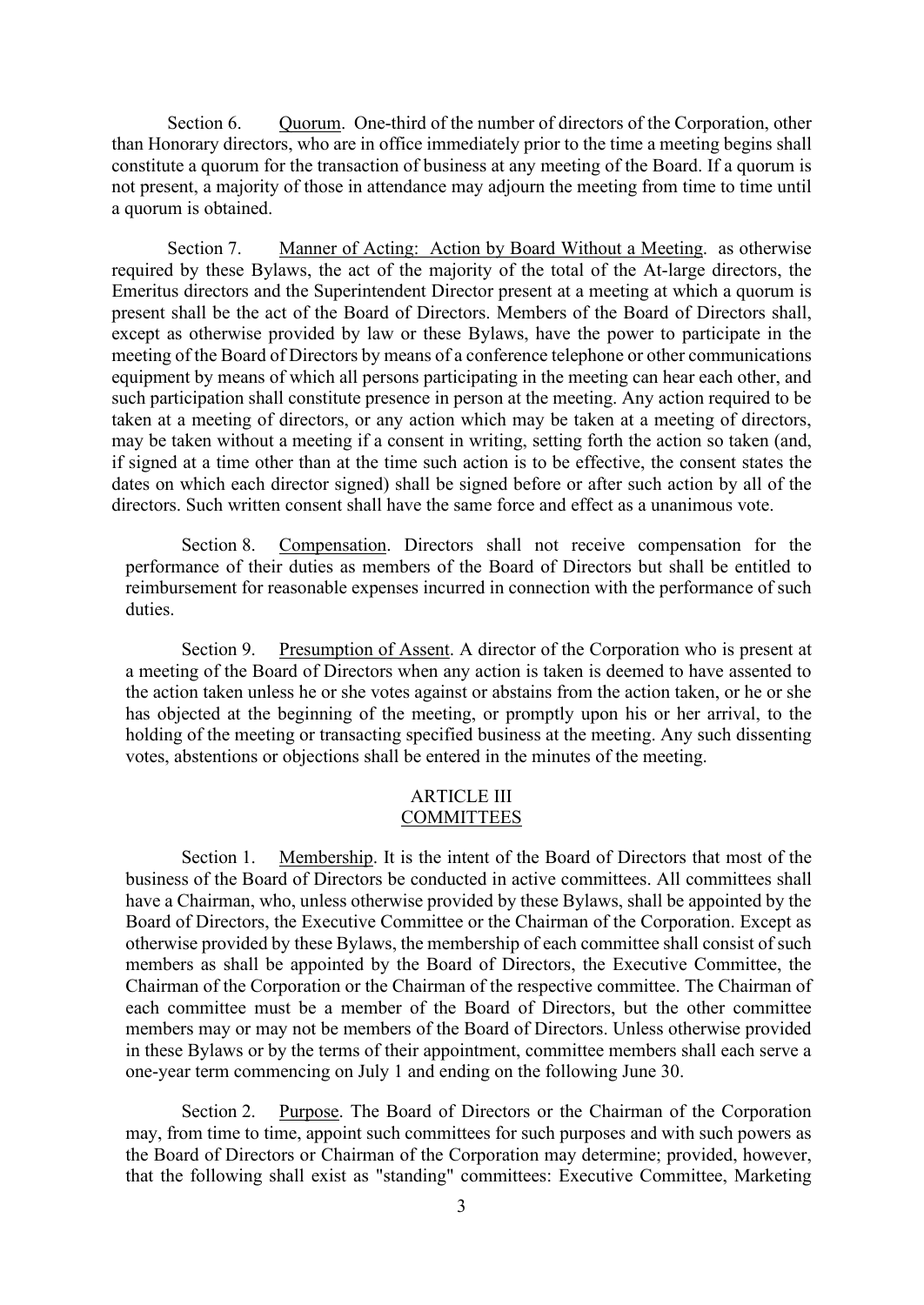<span id="page-6-0"></span>Committee, Development Committee, Governance Committee, Finance Committee, Program Committee, Investment Committee, and Superintendents Committee.

Section 3. Notice. Regular meetings of the committees of the Corporation may be held at such times and in such places as shall be fixed by a majority of the members of the applicable committee and, unless a committee shall provide otherwise, it shall not be necessary to give notice of any of its regular meetings. Special meetings may be held on the call of the Chairman of the committee or any two (2) members of the committee in such manner as prescribed by the committee, but if not so prescribed, then in such manner as provided in these Bylaws for calling special meetings of the Board of Directors.

<span id="page-6-1"></span>Section 4. Rules of Procedure. Subject to the requirements of law, each committee shall prescribe the length of notice and manner of giving notice of its meetings, fix the number, not less than one-third of the members of the committee, which shall constitute a quorum and make its own rules of procedure. Unless otherwise prescribed by a committee, the provisions of these Bylaws with respect to the rules of procedure and manner of acting of the Board of Directors shall, to the extent applicable, govern the procedure and manner of acting of the committees.

<span id="page-6-2"></span>Section 5. Executive Committee. The Chairman of the Corporation shall chair the Executive Committee, and the Executive Committee shall consist of all of the officers of the Corporation, the Chairmen of the other "standing" committees of the Corporation, the Superintendent Director and such other members as the Board of Directors may from time to time prescribe. Regular meetings of the Executive Committee shall be held at such times as the Executive Committee may from time to time prescribe, provided, regular meetings need not be held in the months in which a regular meeting of the Board of Directors is held. Special meetings of the Executive Committee shall be held on the call of the Chairman or any two (2) members of the committee. When the Board of Directors is not in session, the Executive Committee shall have all power vested in the Board of Directors by law, by the Articles of Incorporation, or by these Bylaws, provided that the Executive Committee shall not have power to (i) fill vacancies on the Board of Directors, (ii) amend the Corporation's Articles of Incorporation, (iii) adopt, amend, or repeal any portion or all of these Bylaws, (iv) approve a plan of merger or consolidation, a sale, lease, exchange, mortgage, pledge or other disposition of all or substantially all of the assets of the Corporation, or the voluntary dissolution of the Corporation, or (v) take any action prohibited by express resolution of the Board. The Executive Committee shall report at the next regular or special meeting of the Board of Directors all action which the Executive Committee may have taken since the last regular or special meeting of the Board of Directors.

<span id="page-6-4"></span><span id="page-6-3"></span>Section 6. Development Committee. The Development Committee shall have overall responsibility for planning and execution of fund-raising for the Corporation, including planned giving, annual giving, and capital and other fund-raising campaigns.

Section 7. Governance Committee. The Governance Committee shall function as the Nominating Committee to nominate candidates to serve on the Board of Directors. In addition, the Governance Committee shall from time to time review the structure, responsibilities and policies of the Board of Directors and committees of the Corporation and, when it deems appropriate, recommend changes (including, without limitation, amendments to the Bylaws) to promote optimal effectiveness of the organization. The Governance Committee shall also develop and monitor expectations for membership of the Board of Directors, and shall monitor diversity of the membership of the Board of Directors, including,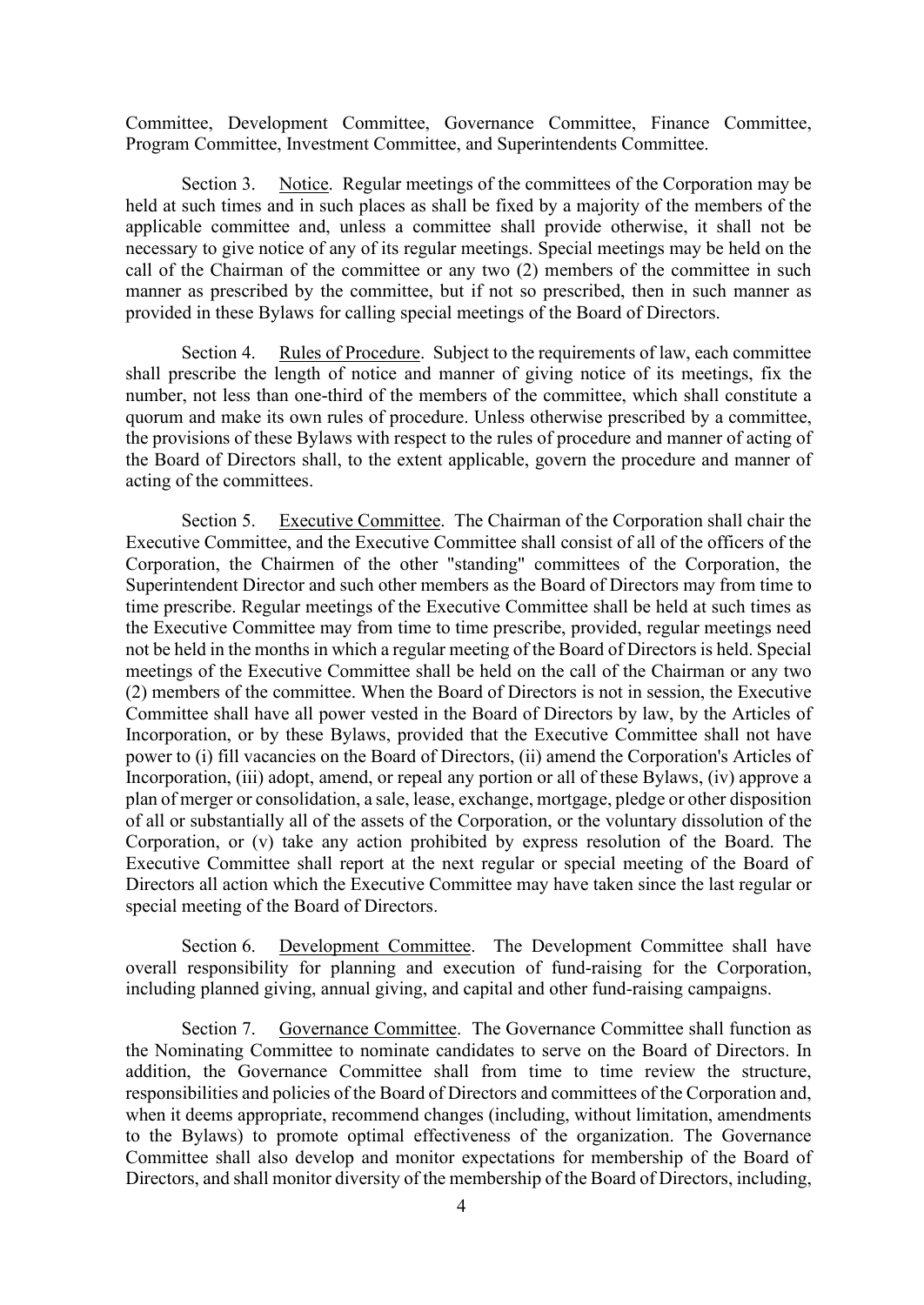<span id="page-7-0"></span>without limitation, diversity with respect to geographic representation, race/ethnicity, age, gender, and professional expertise (including military).

Section 8. Finance Committee. The Treasurer of the Corporation shall chair the Finance Committee. The Finance Committee shall provide oversight of the budget process of the Corporation. The responsibilities of the Finance Committee shall also be (i) to oversee the services, activities and independence of the Corporation's independent public accounting firm, (ii) to oversee the activities of management in its preparation of the Corporation's financial statements and related financial disclosures, (iii) to periodically review with management the areas of greatest risk to the financial results of the Corporation; and (iv) to appropriately record deliberations and decisions of the Finance Committee and regularly report to the Board the Committee's activities and conclusions with respect to the principal matters it has considered.

<span id="page-7-2"></span><span id="page-7-1"></span>Section 9. Program Committee. The responsibilities of the Program Committee shall include overall responsibility for planning, evaluation and execution of the program services of the Corporation offered in the public schools.

<span id="page-7-3"></span>Section 10. Investment Committee. The Investment Committee shall provide oversight of the Corporation's investment efforts, including the hiring and supervision of investment counsel.

<span id="page-7-4"></span>Section 11. Marketing Committee. The Marketing Committee shall be responsible for the planning, implementation and overseeing of the marketing efforts related to the Corporation and its activities and programs and the determination of the effectiveness of such.

Section 12. Superintendents Committee. The Superintendents of the School Districts served by the Corporation shall serve as the members of the Superintendents Committee. They shall elect from among their members a Superintendent who shall be the Chair of the Committee and the Superintendent Director. The Superintendents Committee shall meet with the President of the Corporation regularly to advise and assist with regard to the relations between the Corporation and the School Districts in order to promote the effective and efficient operation of the programs of the Corporation and the achievement of its mission and goals.

## ARTICLE IV **OFFICERS**

<span id="page-7-6"></span><span id="page-7-5"></span>Section 1. Officers. The officers of the Corporation shall be a President, Chairman, Secretary, Treasurer and Chairman Emeritus or Chairman-Elect, each of whom shall be elected by, shall serve at the pleasure of and, notwithstanding anything in these Bylaws to the contrary, may be removed by the Board of Directors. In addition, the Corporation shall have such other officers as may be appointed from time to time by the Board, including one or more Vice Presidents or Assistant Secretaries. All officers shall be elected for the terms and in the manner set forth in these Bylaws, and all officer elections shall take place at the regular May meeting of the Board of Directors.

<span id="page-7-7"></span>Section 2. President. The President shall be the chief operating officer of the Corporation, shall generally supervise the activities of the Corporation, and shall have the responsibility to implement the policies of the Board and to administer the activities of the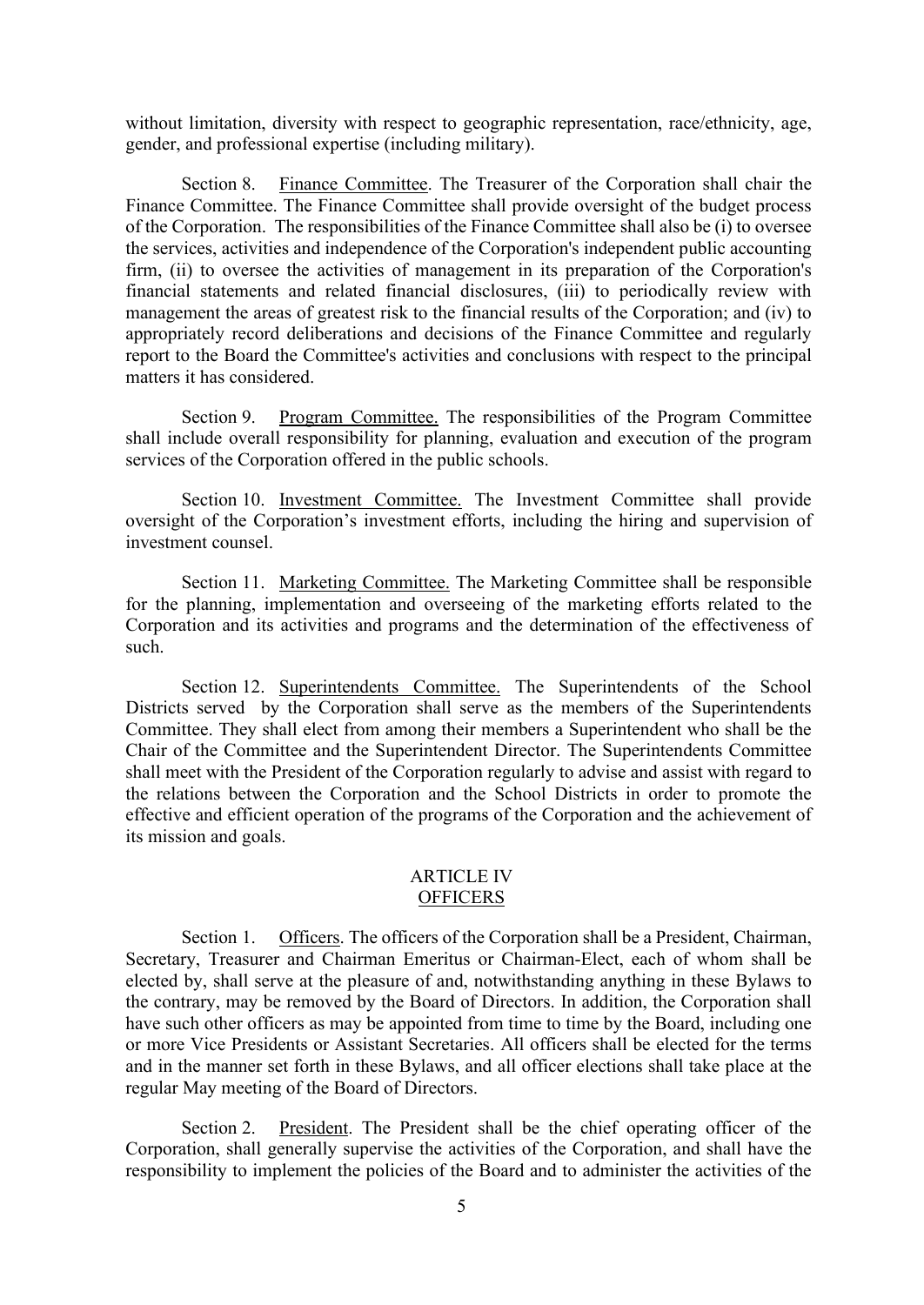<span id="page-8-0"></span>Corporation, subject, however, to the control of the Board, the Executive Committee, and the Chairman. In general, the President shall perform all duties incident to such office and such other duties as may from time to time be assigned to him or her by the Board, the Executive Committee or the Chairman, and shall have such other powers and authorities as are incident to the office or conferred upon the President in these Bylaws. The President shall be elected annually for a one-year term, but shall not be subject to any term limit.

<span id="page-8-1"></span>Section 3. Chairman. The Chairman shall be the lead volunteer of the Corporation. The Chairman shall preside at all meetings, shall make reports to the Board of Directors, shall have general supervision of the business and affairs of the Corporation and shall have such powers and authorities as are incident to the office or conferred upon the Chairman in these Bylaws, subject to the direction of the Board of Directors. The Chairman shall be elected to serve for a two-year term.

Section 4. Chairman Emeritus. The Chairman Emeritus shall be the immediate past- Chairman of the Corporation and shall serve for a one-year term immediately following his or her term as Chairman. (Unless otherwise prescribed by the Board, the Chairman Emeritus shall serve only during such years where there is no Chairman-Elect of the Corporation.) The Chairman Emeritus shall perform such duties as may from time to time be assigned to him or her by the Board or the Chairman, and shall have such other powers and authorities as are incident to the office or conferred upon the Chairman Emeritus in these Bylaws.

<span id="page-8-2"></span>Section 5. Chairman-Elect. The Chairman-Elect shall be elected every other year for a one-year term and, subject to election by the Board of Directors in accordance with these Bylaws, would be expected to succeed to the office of Chairman the year following his or her election as Chairman-Elect and upon completion of the Chairman's term, or he or she shall succeed immediately upon the resignation, removal from office or inability to serve of the Chairman. (Unless otherwise prescribed by the Board, the Chairman-Elect shall serve only during such years where there is no Chairman Emeritus of the Corporation.) The Chairman- Elect shall assist the Chairman in the performance of the Chairman's duties, and shall have such other powers and authorities as are incident to the office or conferred upon the Chairman-Elect in these Bylaws.

<span id="page-8-3"></span>Section 6. Secretary The Secretary shall serve as secretary of the Board of Directors. The Secretary shall also (i) keep the minutes of all meetings of the Board of Directors and attend to serving and giving all notices of the Corporation; (ii) have charge of such books, records and papers as the Board of Directors may direct; and (iii) perform such other duties as may be incident to the office or as may be prescribed by the President or conferred upon the Secretary in these Bylaws. The Secretary shall serve for a two (2) year term. The same person may be elected Secretary and Treasurer.

<span id="page-8-4"></span>Section 7. Treasurer The Treasurer shall serve as treasurer of the Board of Directors. The Treasurer shall also (i) have charge of such books, records and papers as the Board of Directors may direct; (ii) keep or cause to be kept full and accurate accounts of all receipts and disbursements in books belonging to the Corporation; (iii) have the care and custody of all funds and securities of the Corporation; (iv) disburse the funds of the Corporation as may be ordered by the Board of Directors or the President; and (v) perform such other duties as may be incident to the office or as may be prescribed by the President or conferred upon the Treasurer in these Bylaws. The Treasurer shall serve for a two (2) year term. The same person may be elected Secretary and Treasurer.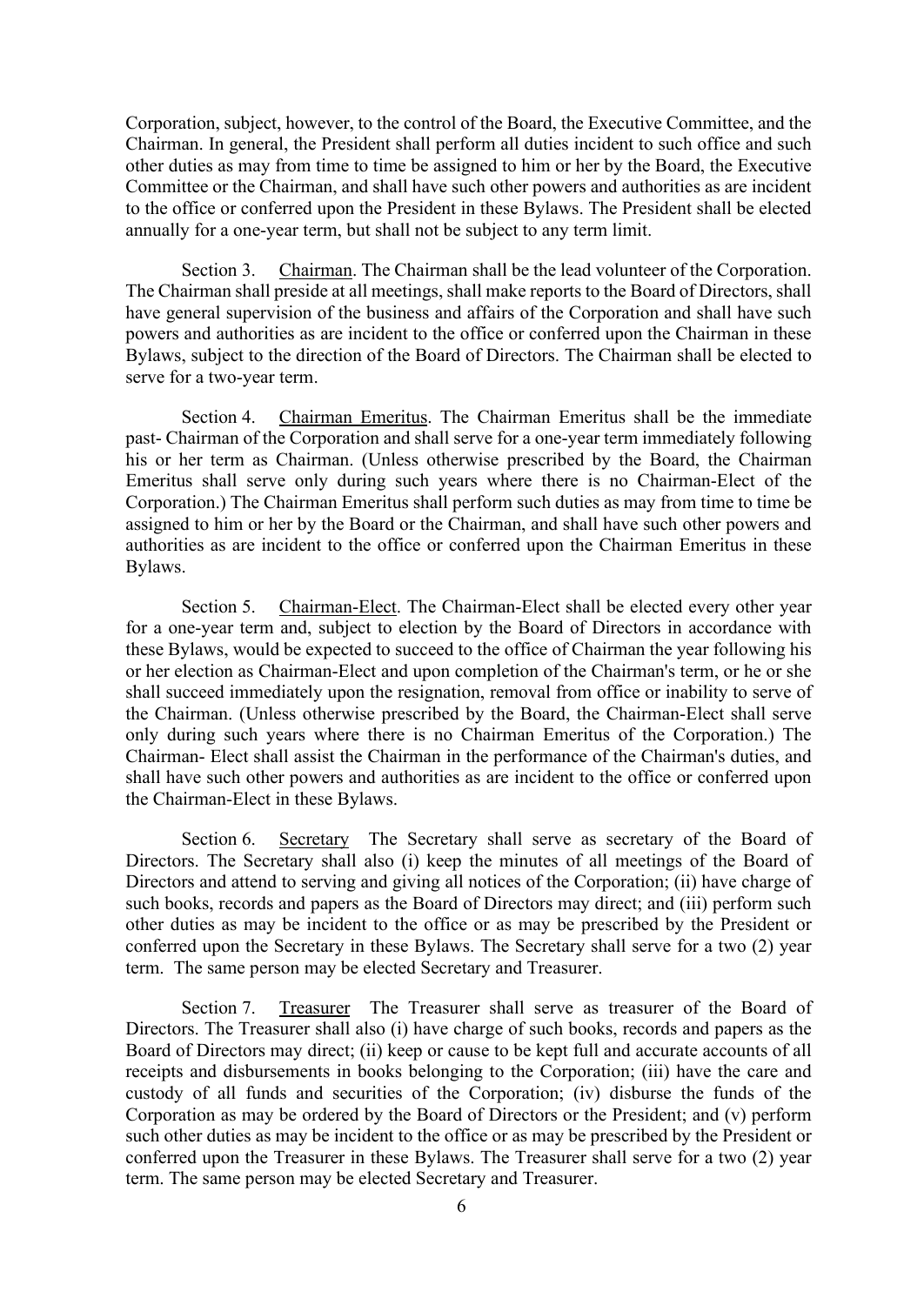<span id="page-9-1"></span><span id="page-9-0"></span>Section 8. Vacancies. Whenever a vacancy occurs in any office of the Corporation for any reason whatsoever, such vacancy may be filled by the affirmative vote of the directors as prescribed in these Bylaws at any meeting of the directors at which a quorum is present.

<span id="page-9-2"></span>Section 9. Other Officers. Other officers of the Corporation appointed in accordance with these Bylaws shall have such authority and duties as may be prescribed by the Board of Directors or by the officer appointing them or as may generally pertain to their respective offices.

<span id="page-9-3"></span>Section 10. Execution of Instruments. Checks, notes, drafts, other commercial instruments, assignments, guarantees of signatures and contracts (except as otherwise provided herein or by law) shall be executed by the President, the Chairman or such officer(s) or agent(s) as the Board of Directors or any of such designated officers may direct.

<span id="page-9-4"></span>Section 11. Compensation. At the direction of the Board of Directors, the President of the Corporation may be paid reasonable compensation for his or her services to the Corporation, provided such compensation is not excessive and is consistent with ordinary business care and prudence, and that such services are reasonably necessary to carry out the purposes of the Corporation.

## ARTICLE V WAIVER OF NOTICE

<span id="page-9-5"></span>Unless otherwise provided by law, whenever any notice is required to be given to any member of the Board of Directors or any committee of the Corporation under the provisions of these Bylaws, a waiver thereof in writing, signed by the person or persons entitled to such notice, whether before or after the time stated therein, shall be deemed equivalent to the giving of such notice.

## ARTICLE VI FISCAL YEAR

<span id="page-9-7"></span><span id="page-9-6"></span>The fiscal year of the Corporation shall begin on July 1 and end on June 30 of each year.

## ARTICLE VII **FINANCES**

<span id="page-9-8"></span>Section 1. Checks and Drafts. Etc. Checks and drafts as well as notes, bonds or other instruments creating or evidencing an obligation for the payment of money shall be signed in the name of the Corporation or as the Board of Directors or duly authorized committee shall direct.

Section 2. No Inurement. No part of the net earnings of the Corporation shall inure to the benefit of, or be distributable to, its directors, officers or other private persons, but the Corporation shall be authorized to pay the expenses of the Board of Directors and to pay the President of the Corporation reasonable compensation for services rendered and to make payments and distributions in furtherance of the purposes set forth in these Bylaws. No substantial part of the activities of the Corporation shall be the carrying on of propaganda or otherwise attempting to influence legislation, and the Corporation shall not participate in or intervene in any political campaign (including the publishing or distribution of statements)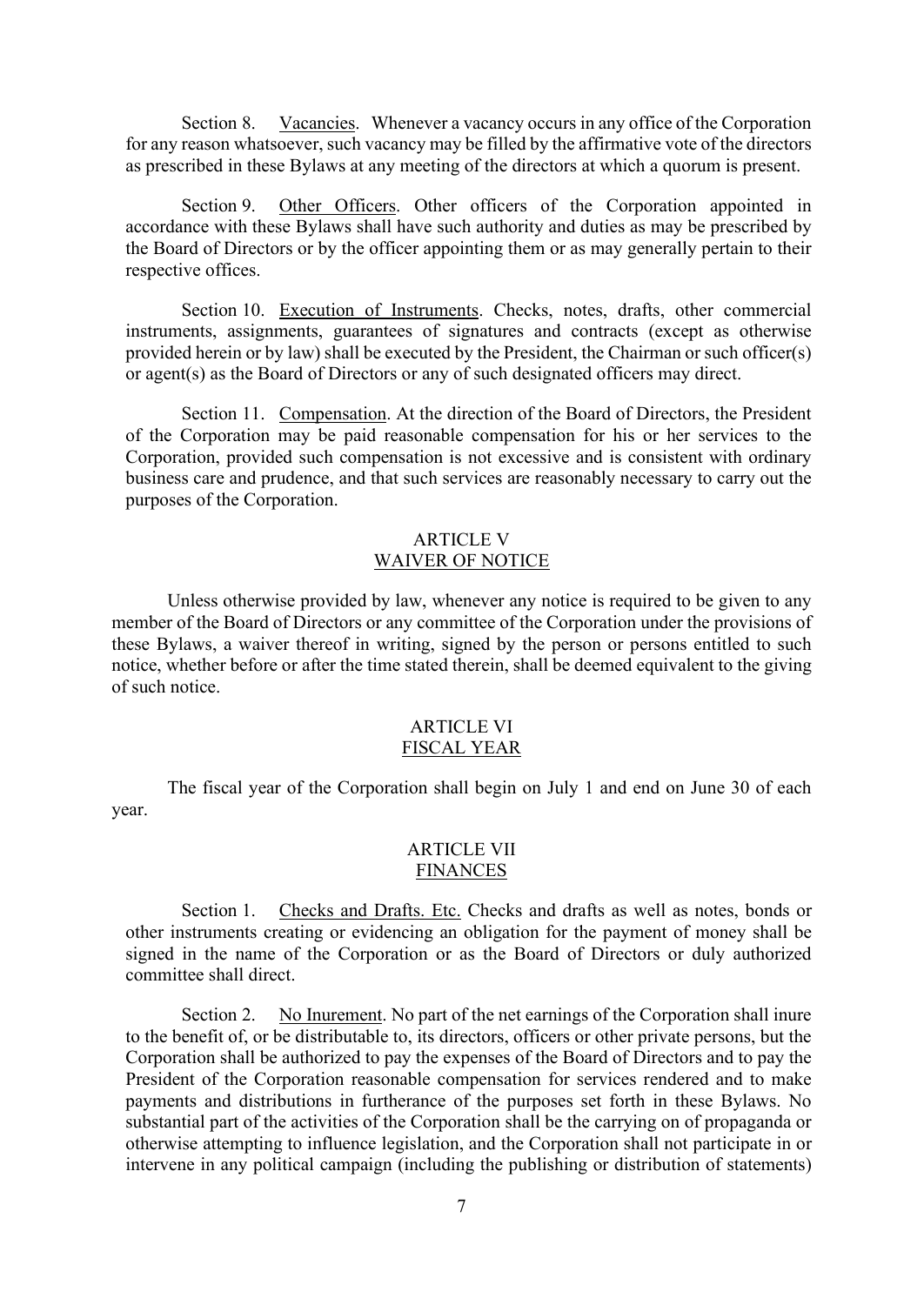<span id="page-10-0"></span>on behalf of any candidate for public office. Notwithstanding any other provision of these Bylaws, the Corporation shall not carry on any other activities not permitted to be carried on by any corporation exempt from Federal income tax under Section 501(c)(3) of the Internal Revenue Code of 1986, as amended (or the corresponding provision of any future United States Internal Revenue law) (the "IRC").

<span id="page-10-1"></span>Section 3. Dissolution. If the Corporation should be dissolved, its assets shall be distributed to such organization or organizations organized and operating exclusively for charitable, religious, educational, literary or scientific purposes as shall at the time qualify as an exempt organization or organizations under Section 501(c)(3) of the IRC as the Board of Directors may determine.

## ARTICLE VIII SHARES OF OTHER CORPORATIONS

Each of the President, Chairman and Treasurer is authorized to vote, represent, and exercise on behalf of the Corporation all rights incident to any and all shares of any other corporation or corporations standing in the name of the Corporation. The authority herein granted to said officers to vote or represent on behalf of the Corporation any and all shares held by the Corporation in any other corporation or corporations may be exercised either by said officers in person or by any person authorized so to do by proxy or power of attorney duly executed by said officers. Notwithstanding the above, however, the Board of Directors, in its discretion, may designate by resolution any additional person to vote or represent said shares of other corporations.

#### ARTICLE IX AMENDMENTS

<span id="page-10-3"></span><span id="page-10-2"></span>These Bylaws or any of them may be altered, amended, or repealed and new Bylaws made only by the affirmative vote of the members of the Board of Directors as prescribed in these Bylaws, at any regular meeting at which a quorum is present, at any special meeting where such action has been announced in the call and notice of such meeting and at which a quorum is present, or by unanimous consent in writing in lieu of a meeting.

## ARTICLE X INDEMNIFICATION AND LIMITATION OF LIABILITY

<span id="page-10-4"></span>Section 1. Limitation of Liability. To the fullest extent that the Virginia Code, as it exists on the date hereof or may hereafter be amended, permits the limitation or elimination of the liability of directors or officers of the Corporation for breach of fiduciary duty, and provided that a director or officer shall not have engaged in (i) any breach of his or her duty of loyalty to the Corporation, (ii) acts or omissions not in good faith or which involve willful misconduct or a knowing violation of law, or (iii) any transactions from which the director or officer derived an improper or personal benefit, then such a director or officer shall not be liable to the Corporation for monetary damages. Any amendment to or repeal of this Article X shall not adversely affect any right or protection of a director or officer of the Corporation for or with respect to any acts or omissions of such director or officer occurring prior to such amendment or repeal.

<span id="page-10-5"></span>Section 2. Indemnification. To the fullest extent permitted and in the manner prescribed by the Virginia Code, as it exists on the date hereof or may hereafter be amended,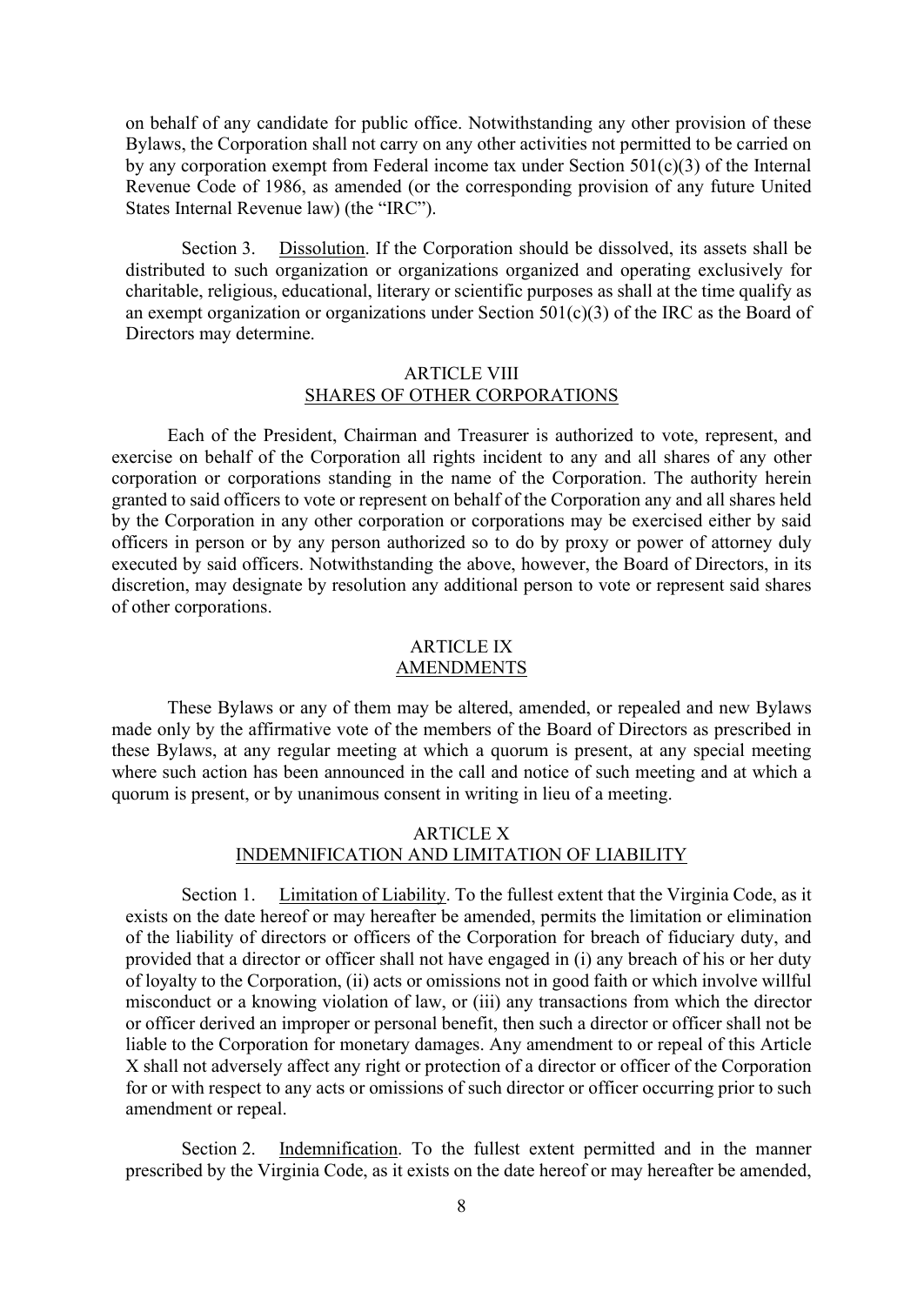and any other applicable law, the Corporation shall indemnify, against all liability incurred in a proceeding (and advance reasonable expenses to), any director or officer of the Corporation who is, was, or is threatened to be made a party to any such threatened, pending or completed action, suit or proceeding (whether civil, criminal, administrative, arbitrative or investigative), including an action by or in the right of the Corporation, by reason of the fact that he or she is or was such a director or officer or is or was serving at the request of the Corporation as a director, officer, employee, or agent of another corporation, partnership, joint venture, trust, employee benefit plan, or other enterprise. The Board of Directors is empowered, by majority vote of a quorum of disinterested directors, to contract in advance to indemnify any director or officer.

<span id="page-11-0"></span>Section 3. Other Persons. The Board of Directors is empowered, by majority vote of a quorum of disinterested directors, to cause the Corporation to indemnify, or contract in advance to indemnify, and advance reasonable expenses to, any person not specified in Section 2 of this Article X who was or is a party to any proceeding by reason of the fact that he or she is or was an employee or agent of the Corporation or is or was serving at the request of the Corporation as a director, officer, employee, or agent of another corporation, partnership, joint venture, employee benefit plan, or other enterprise, to the same extent as if such person were specified as one to whom indemnification is granted in Section 2 of this Article X.

<span id="page-11-1"></span>Section 4. Insurance. The Corporation may purchase and maintain insurance to indemnify it against the whole or any portion of the liability assumed by it in accordance with this Article X and may also procure insurance, in such amounts as the Board of Directors may determine, on behalf of any person who is or was a director, officer, employee, or agent of another corporation, partnership, joint venture, trust, employee benefit plan, or other enterprise, against any liability asserted against or incurred by such person in any such capacity or arising from his status as such, whether or not the Corporation would have power to indemnify him or her against such liability under the provisions of this Article X.

<span id="page-11-2"></span>Section 5. Scope. The provisions of this Article X shall be applicable to all actions, claims, suits, or proceedings commenced after the adoption hereof, whether arising from any action taken or failure to act before or after such adoption. No amendment, modification, or repeal of this Article shall diminish the rights provided hereby or diminish the right to indemnification with respect to any claim, issue, or matter in any then pending or subsequent proceeding that is based in any material respect on any alleged action or failure to act prior to such amendment, modification, or repeal.

<span id="page-11-4"></span><span id="page-11-3"></span>Section 6. Continuous Coverage. Reference herein to directors, officers, employees, or agents, shall include former directors, officers, employees, and agents, and their respective heirs, executors, and administrators.

#### ARTICLE XI NO CONFLICTS

If, at any time, there is any inconsistency or conflict between these Bylaws and the provisions of the Virginia Code, as the same may be amended from time to time, the contrary provisions of the Virginia Code shall take precedence over and govern the conduct of the Corporation. Wherever these Bylaws do not cover a particular situation, the applicable provisions of the Virginia Code shall apply with the same force and effect and set forth herein.